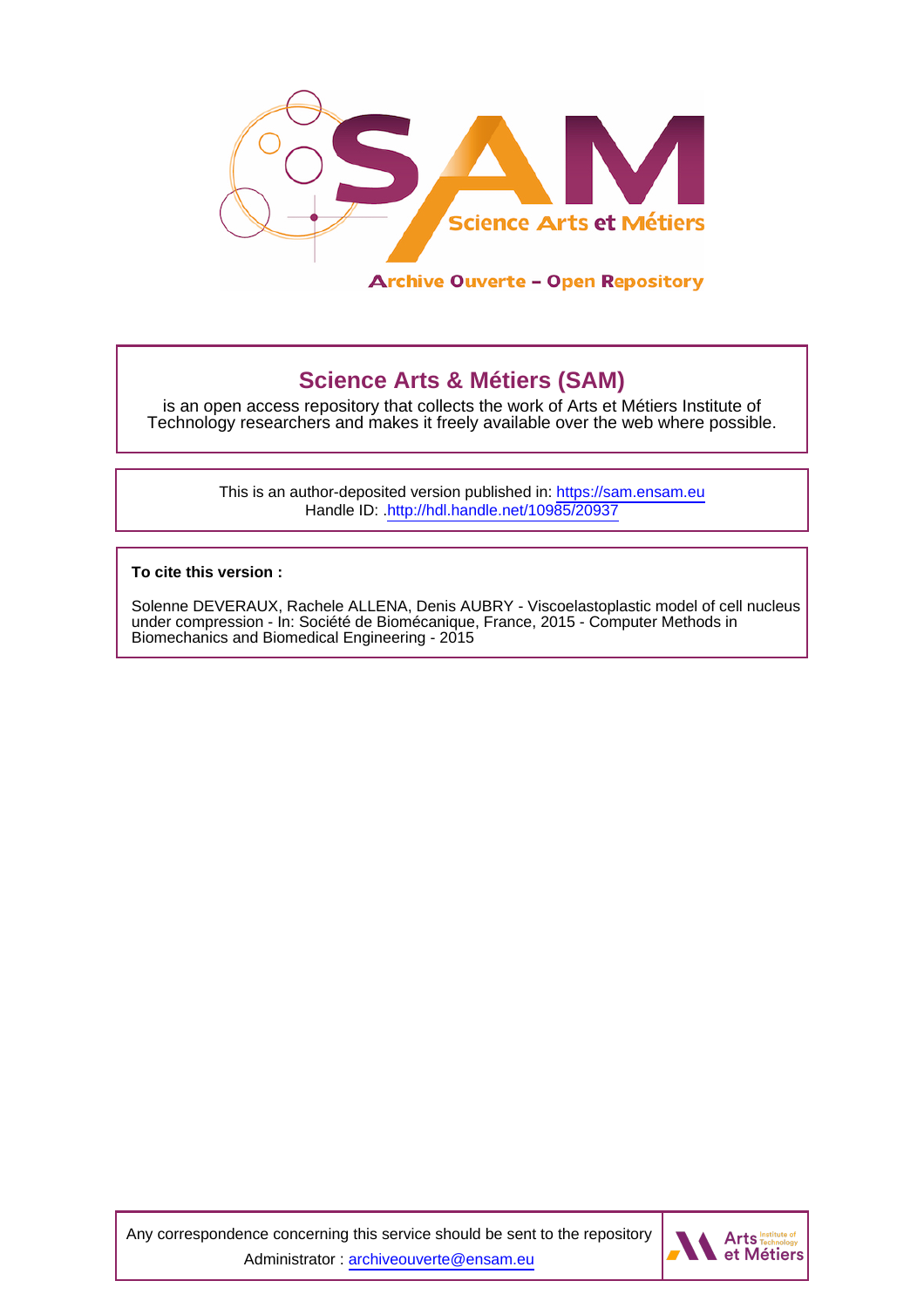# **Viscoelastoplastic model of cell nucleus under compression**

S. Dever[a](#page-1-0)ux<sup>a</sup>, R. Allena<sup>b</sup> and D. Aubry<sup>a</sup>

<span id="page-1-1"></span><span id="page-1-0"></span>ªCentraleSupelec, Grande Voie des Vignes, Chatenay-Malabry, France; ♭Arts et Metiers, 151 Boulevard de l'Hopital, Paris, France

KEYWORDS Cell nucleus; plasticity; continuum model; migration

## **1. Introduction**

The ability of cells to migrate is a fundamental prerequisite to many biological phenomena, such as immune response, embryogenesis or metastasis. The most common locomotion mode is pseudopodia-governed migration. Pseudopodia are extensions of the cell membrane whose protrusion and contraction are driven by actin polymerization and actomyosin motors depolymerization, respectively (Schaub et al. [2007\)](#page-2-0). Such processes are in tight synchronization with adhesion forces on the substrate, which are generated through the focal adhesions.

While migrating in a three-dimensional environment, cells undergo significant stresses and strains to be able to move through the tight mesh formed by the extracellular matrix (ECM). They have various strategies to enable this migration. They can set off a proteolytic degradation of the ECM to widen the gap and reduce the amount of deformation needed or they can deform elastically and/ or plastically to fit in the space available. If the required deformation is too high and cannot be hold up by the cell, the pseudopodia retract and the cell repolarize to find an alternative path (Friedl et al. [2011\)](#page-2-1). In the context of confined migration, one needs to pay particular attention to the nucleus, which is a rate-limiting organelle for cell migration due to its size and mechanical properties. It is indeed many folds stiffer than the cytoplasm and is thus harder to deform, limiting the deformation of the entire cell. Additionally, it has been observed that it tends to have a plastic behaviour since it is able to break its lamina to move through highly constricted channels and reform it afterwards (Lammerding [2011](#page-2-2)).

Given the critical role of the nucleus during cell migration, this paper will present a finite element model of the cell nucleus, including the viscoelastic nucleoplasm and the viscoelastoplastic surrounding under compression.

## **2. Methods**

### *2.1. Mechanical model*

<span id="page-1-6"></span>The nucleus is considered to have an initial circular shape with a diameter of 7.5 μm and is constituted of two domains: the nucleoplasm, which is modelled as a viscoelastic material, and the lamina, which is modelled as viscoelastoplastic (see Figure [1\)](#page-2-3). Both the lamina and the nucleoplasm are described through specific characteristic functions as described in Aubry et al. ([2014\)](#page-2-4). The main mechanical and geometrical parameters of the model are reported in Table [1.](#page-2-5)

### <span id="page-1-2"></span>*2.2. Numerical compression test*

<span id="page-1-4"></span><span id="page-1-3"></span>Experimentally, compression tests have been performed on isolated nuclei (Caille et al. [2002\)](#page-2-6), allowing to assess the force required as function of the compression degree of the nucleus. Therefore, we decided to numerically reproduce this test in order to validate our model. The compression test consists of placing the nucleus between two horizontal plates (but not initially in contact) and assigning the upper plate a vertical downward velocity of 0.01 μm/s, whereas the bottom plate is fixed. The nucleus will thus be squeezed and we will be able to get the corresponding stress/strain curve.

## **3. Results and discussion**

<span id="page-1-5"></span>Figure [2](#page-2-7) illustrates our preliminary results for the numerical compression test. We obtain consistent results compared to previous study proposed in the literature. Indeed, the force necessary to squeeze the nucleus to 50% in our compression test is about 10−9 N, while the study